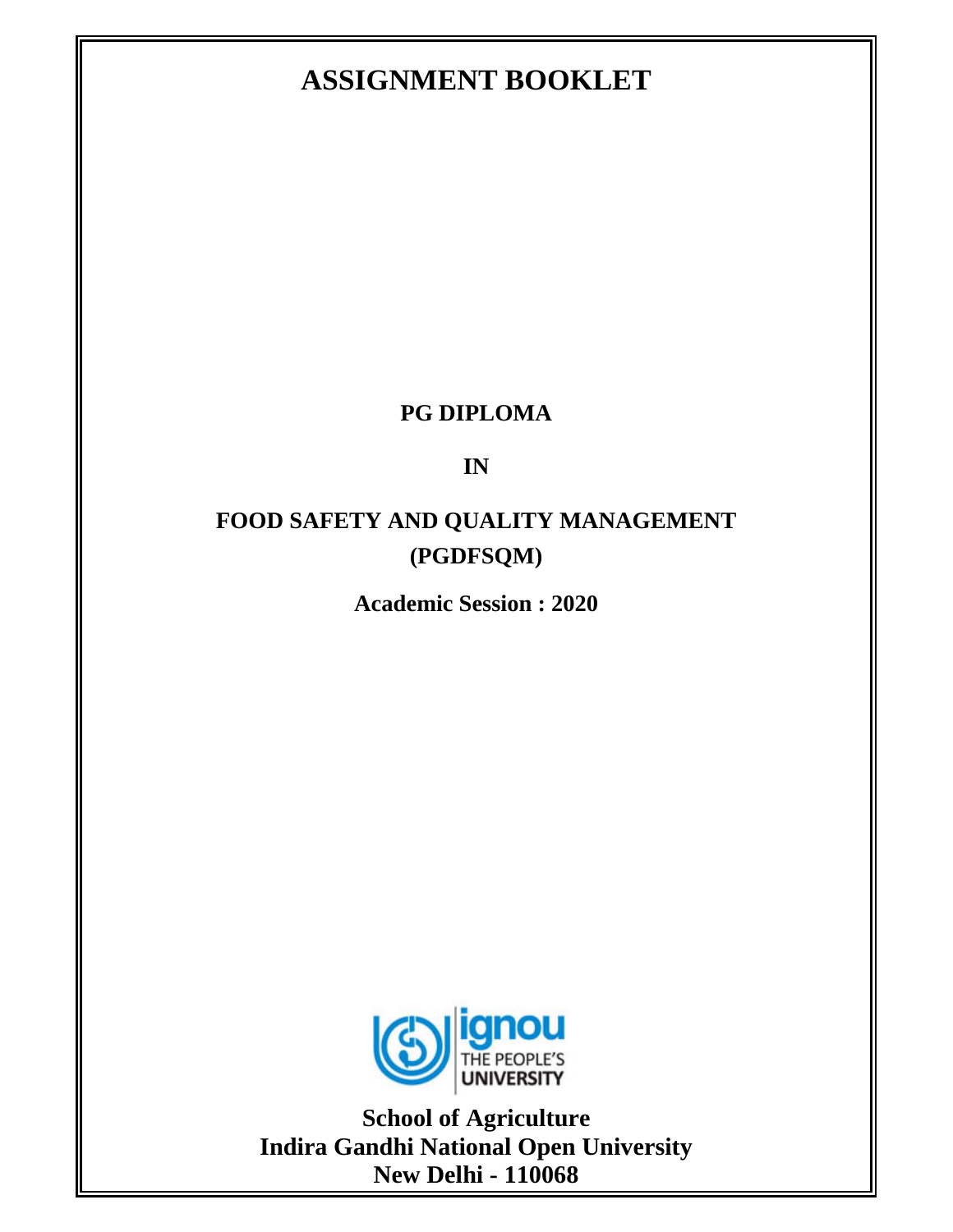Dear student,

As you are aware that for theory, the weightage to the term-end examination will be 70% and the weightage to the continuous assessment will be 30%. The continuous assessment is in form of assignments. There is one assignment for each course i.e. total five assignments for the programme. Each assignment will be of 50 marks which ultimately will be converted to have weightage of 30% of theory. Instructions to format your assignments are as follows:

#### **Instructions to format your assignments**

Before attempting the assignments, please read the following instructions carefully.

1. On top of the first page of your answer sheet, please write the details exactly in the following format.

|                 | $Address: \ldots \ldots \ldots \ldots \ldots \ldots \ldots \ldots \ldots \ldots \ldots \ldots \ldots$ |
|-----------------|-------------------------------------------------------------------------------------------------------|
|                 |                                                                                                       |
|                 |                                                                                                       |
|                 |                                                                                                       |
|                 |                                                                                                       |
|                 |                                                                                                       |
| (Name and Code) |                                                                                                       |

#### **Please follow the above format strictly to facilitate evaluation and to avoid delay.**

- 2. Use foolscap size paper for writing your answer.
- 3. Leave 4cm margin on the top, bottom and left of your answer sheet.
- 4. Clearly indicate question no. and part of the question being solved while writing answers.

| <b>Assignment No.</b>                   | <b>Date of Submission</b>        |
|-----------------------------------------|----------------------------------|
| Assignment 1 (MVP-001) and 2 (MVPI-001) | Before 31 <sup>st</sup> December |
| Assignment 3 (MVP-002) and 4 (MVP-003)  | Before 31 <sup>st</sup> January  |
| Assignment 5 (MVP-004)                  | Before 28 <sup>th</sup> February |

- 5. Assignments have to be sent to the coordinator of your study centre.
- 6. We strongly suggest that you should retain a copy of your assignment responses.

Wishing you good luck.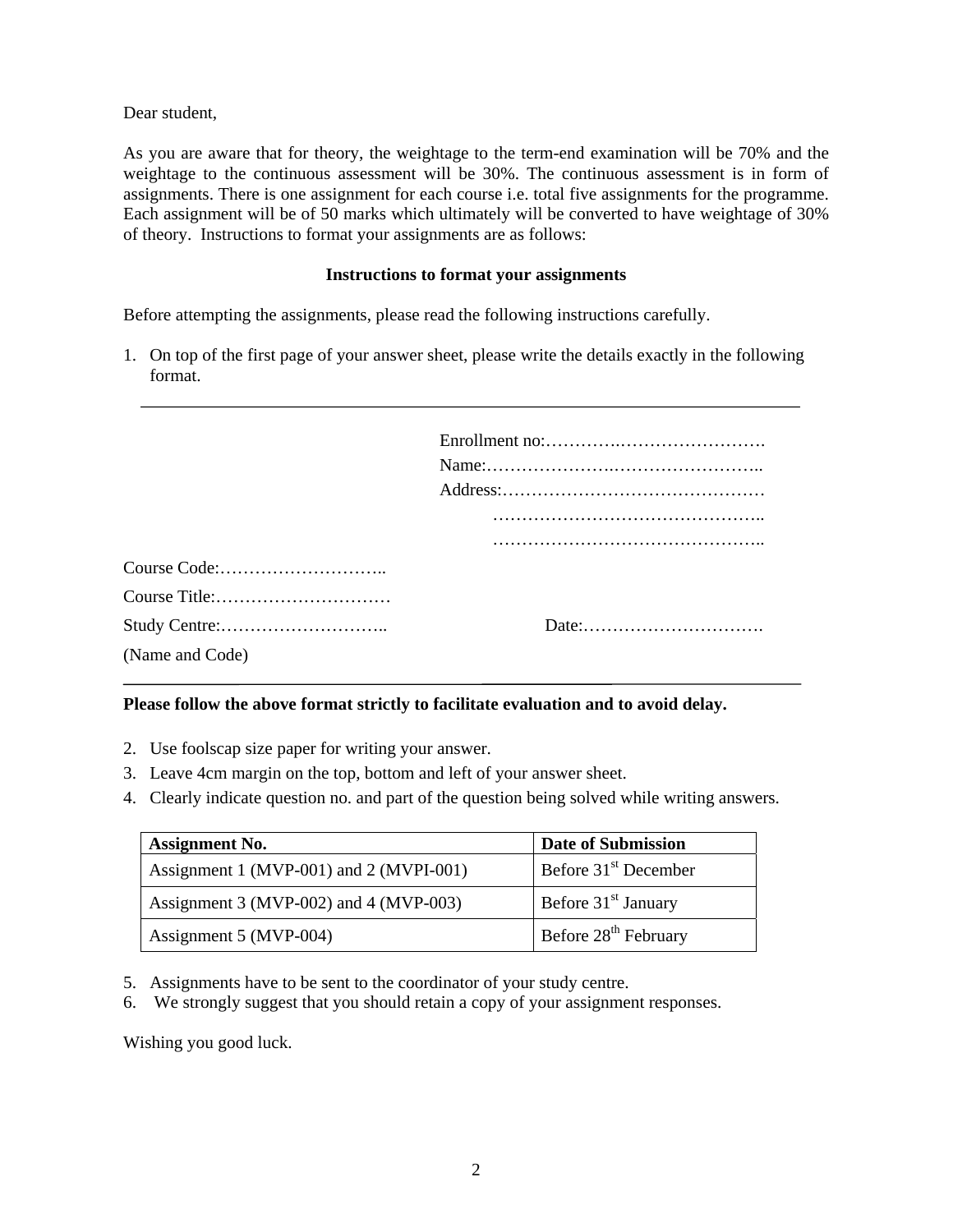## **Assignment - 1 Course Code: MVP-001**

|         | Note: Attempt all the questions.                                                                                                                                               |      |
|---------|--------------------------------------------------------------------------------------------------------------------------------------------------------------------------------|------|
| Q.1.    | Describe in details different methods of food preservation.                                                                                                                    | 10   |
| Q.2.    | Explain principle and steps involved in treatment of solid and liquid wastes in a food<br>processing plant.                                                                    | 10   |
| Q.3.    | Explain neutraceuticals and Genetically Modified Foods (GMP) with examples.                                                                                                    | 10   |
| Q.4.    | (a) Define immobilized enzymes and give an example of its application in food<br>industry.                                                                                     | 5    |
|         | (b) What are Emulsions? Give examples of naturally occurring emulsions.                                                                                                        | 5    |
| Q.5.    | (a) What is importance of sampling plan in analysis of food products? Enlist various<br>sampling methods/ techniques and give basic requirements of a good sampling<br>method. | 5    |
|         | (b) Describe principle and procedure of the Kjeldahal method used for protein<br>determination.                                                                                | 5    |
|         | <b>Assignment - 2</b>                                                                                                                                                          |      |
|         | <b>Course Code: MVPI-001</b>                                                                                                                                                   |      |
|         | <b>Maximum marks: 25</b><br>Note: Attempt all the questions.                                                                                                                   |      |
|         |                                                                                                                                                                                |      |
| $Q.1$ . | What is fermentation? Explain various types of food fermentation with examples.                                                                                                | 5    |
| $Q.2$ . | Describe the normal microflora of important food groups of our diet. Give the sources<br>of contamination in a food chain.                                                     | 5    |
| $Q.3$ . | Explain probiotics, prebiotics and synbiotics.                                                                                                                                 | 5    |
| Q.4.    | Discuss the methods of detection of E.Coli and Listerea monocytogenes.                                                                                                         | 5    |
| Q.5.    | Describe intrinsic and extrinsic parameters affecting microbial growth in a food 5<br>system.                                                                                  |      |
|         | <b>Assignment - 3</b>                                                                                                                                                          |      |
|         | <b>Course Code: MVP-002</b>                                                                                                                                                    |      |
|         | <b>Maximum marks: 50</b>                                                                                                                                                       |      |
| Q.1.    | Note: Attempt all the questions.<br>Describe Codex Subsidiary Bodies and their functions. Explain the need for<br>harmonizing national standards with Codex.                   | - 10 |

- Registration of Food Business: General Requirements on Hygienic and sanitary Practices.
	- (b) Explain the role of Quality Council of India (QCI) and National Accreditation Board for Testing Calibration Laboratories (NABL). 5
- Q.3. Explain salient features of the Food Safety and Standards Act, 2006 and Food Safety and Standards (Licensing and Registration of Food Businesses) Regulations, 2011. 10
- Q.4. Describe important features of the earlier existing PFA and Essential Commodities Act, 1955. 10
- Q.5. Explain the role of BIS and AGMARK standards in maintaining Food Quality 10 Standards.

#### **Maximum marks: 50**